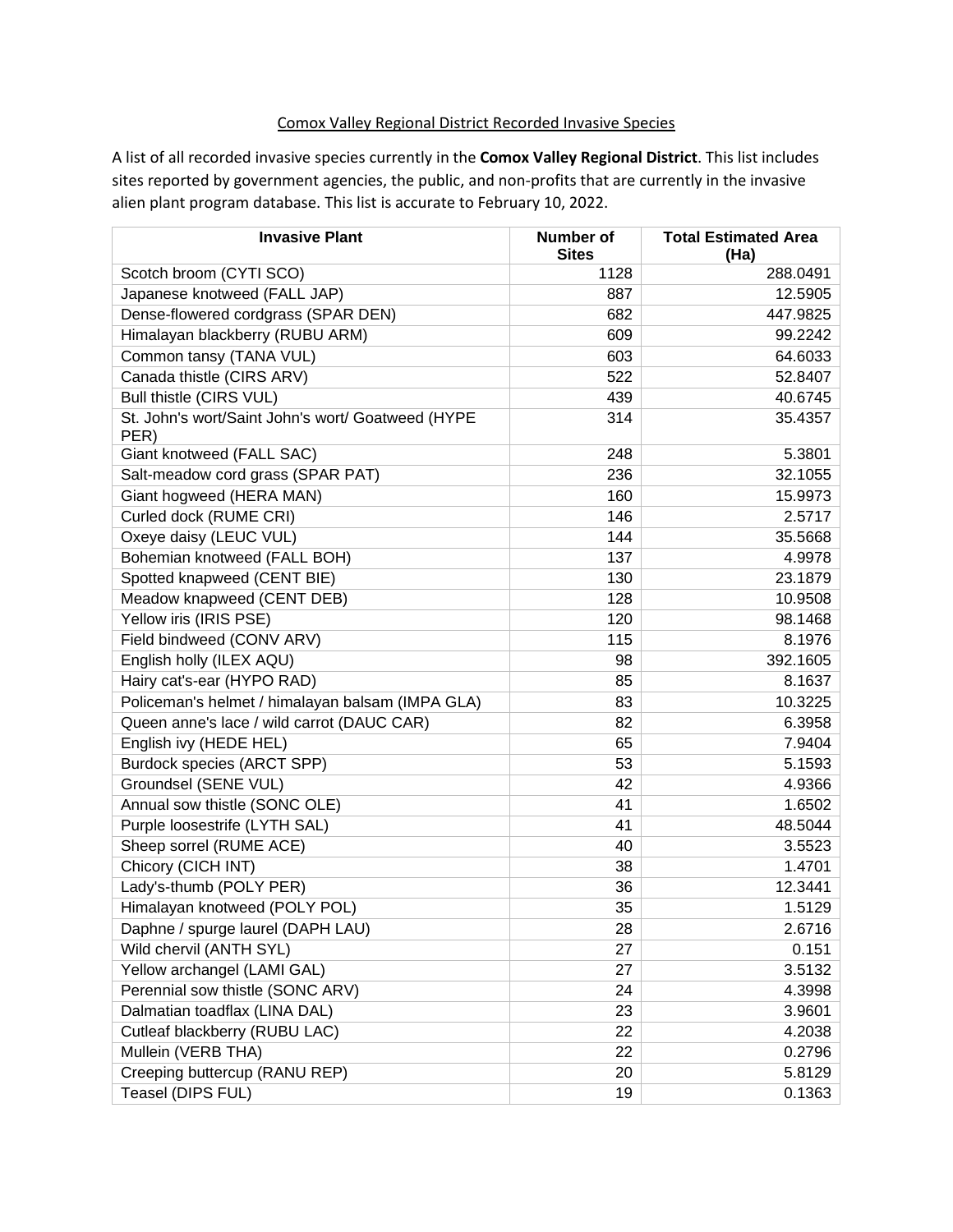| Tansy ragwort (SENE JAC)                                     | 14                      | 0.056     |
|--------------------------------------------------------------|-------------------------|-----------|
| Flat pea / flat peavine (LATH SYL)                           | 13                      | 0.0916    |
| Common periwinkle (VINC MIN)                                 | 11                      | 0.1571    |
| Wild mustard (SINA ARV)                                      | 10                      | 1.2217    |
| Cudweed (GNAP ULI)                                           | 10                      | 4.8425    |
| Barnyard grass (ECHI CRU)                                    | 10                      | 0.3207    |
| Annual hawksbeard (CREP TEC)                                 | 10                      | 6.3411    |
| Sowthistle species (SONC SPP)                                | 9                       | 0.2016    |
| Knapweed species (CENT SPP)                                  | 8                       | $-0.9579$ |
| Garden yellow loosestrife (LYSI VUL)                         | 7                       | 0.0304    |
| Gorse (ULEX EUR)                                             | 7                       | 0.9251    |
| Redroot amaranth / rough pigweed (AMAR RET)                  | 6                       | 6.032     |
| Nightshade (SOLA SPP)                                        | 5                       | 0.69      |
| Diffuse knapweed (CENT DIF)                                  | 5                       | 0.6095    |
| Scentless chamomile (MATR PER)                               | 5                       | 0.0862    |
| Butterfly bush (BUDD DAV)                                    | 5                       | 1.2014    |
| Yellow/common toadflax (LINA VUL)                            | 4                       | 0.301     |
| Shiny geranium (GERA LUC)                                    | 4                       | 0.0003    |
| Scotch thistle (ONOP ACA)                                    | 4                       | 5.021     |
| Herb robert (GERA ROB)                                       | 4                       | 0.0615    |
| Heart-podded hoary cress (CARD DRA)                          | 4                       | 0.019     |
| Orange hawkweed (HIER AUR)                                   | 4                       | 0.0003    |
| Velvet leaf (ABUT THE)                                       | 3                       | 0.06      |
| Garlic mustard (ALLI PET)                                    | 3                       | 0.0003    |
| Hedge false bindweed (CALY SEP)                              | 3                       | 0.6012    |
| Yellow hawkweed species (HIER SPP)                           | 3                       | 0.026     |
| Black locust (ROBI PSE)                                      | $\overline{2}$          | 0.0102    |
| Black knapweed (CENT NIG)                                    | $\overline{2}$          | 0.001     |
| Brown knapweed (CENT JAC)                                    | $\overline{2}$          | 0.02      |
| Bigleaf periwinkle / large periwinkle (VINC MAJ)             | $\overline{\mathbf{c}}$ | 0.0098    |
| Yellow hawkweed (HIER PRA)                                   | $\overline{2}$          | 0.012     |
| Bur chervil (ANTH CAU)                                       | $\overline{2}$          | 0.253     |
| Dodder (CUSC SPP)                                            | 1                       | 0.25      |
| Goutweed / bishop's weed (AEGO POD)                          | 1                       | 0.01      |
| Purple deadnettle (LAMI PUR)                                 | 1                       | 0.02      |
| Shepherd's-purse (CAPS BUR)                                  | 1                       | 0.0005    |
| Field scabious (KNAU ARV)                                    | 1                       | 0.007     |
| Leafy spurge (EUPH ESU)                                      | 1                       | 0.1       |
| Night-flowering catchfly (SILE NOC)                          | 1                       | 0.001     |
| Poison hemlock (CONI MAC)                                    | 1                       | 0.0001    |
| Tree of heaven (AILA ALT)                                    | 1                       | 0.001     |
| Meadow goats-beard (TRAG PRA)                                | 1                       | 0.0001    |
| Common hawkweed (HIER VUL)                                   | 1                       | 0.005     |
| Large yellow loosestrife / spotted loosestrife (LYSI<br>PUN) | 1                       | 0.0004    |
| Green foxtail / green bristlegrass (SETA VIR)                | 1                       | 0.005     |
| Blueweed (ECHI VUL)                                          | 1                       | 0.0001    |
| Sweet fennel (FOEN VUL)                                      | 1                       | 0.01      |
| Mountain bluet (CENT MON)                                    | 1                       | 0.0001    |